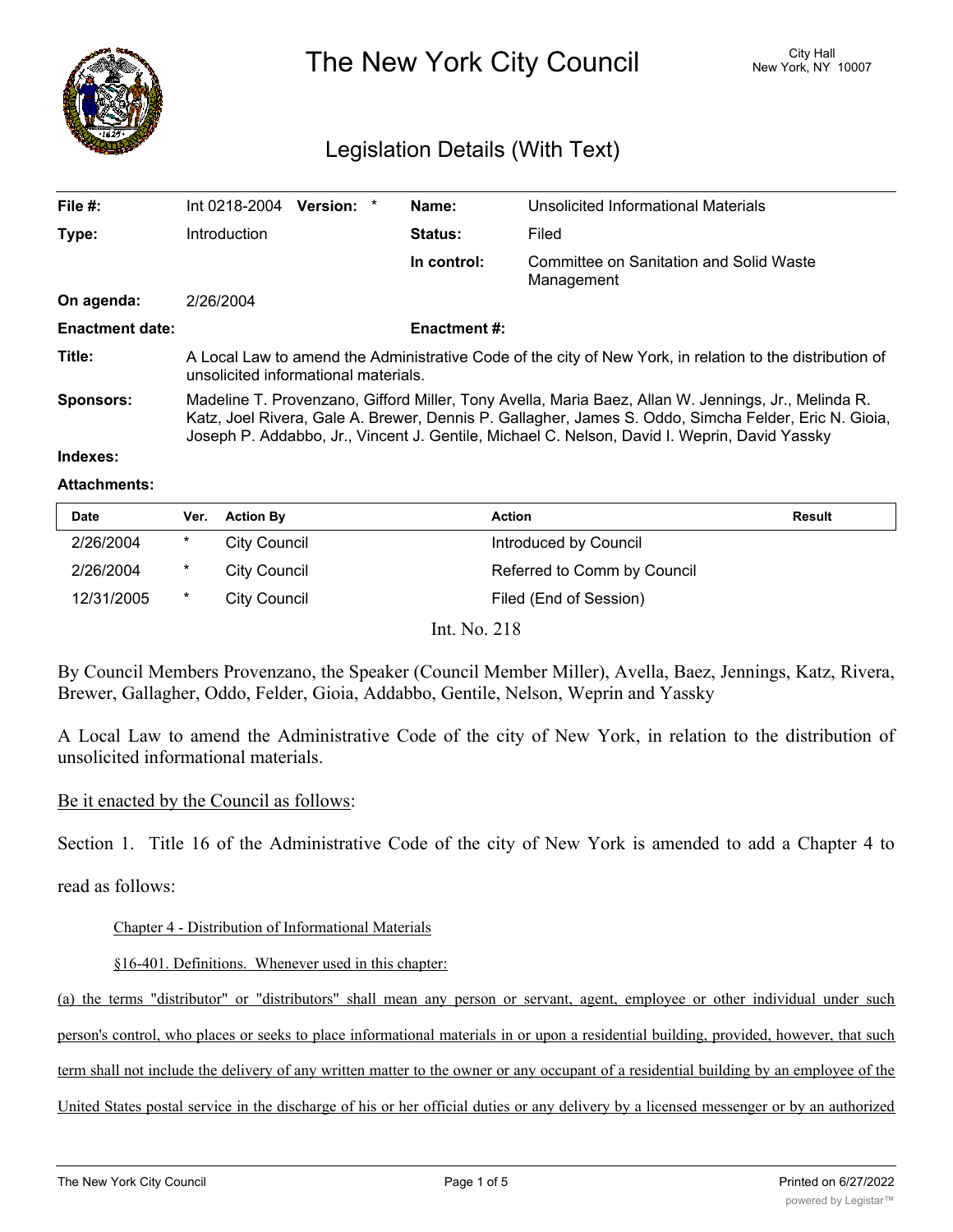employee of a courier service in the course of his or her employment.

(b) the term "informational material(s)," shall mean any handbill, notice, poster, leaflet, flyer, business card, menu, newspaper, magazine or sales catalog to which an individual has not previously given consent for its receipt, provided, however, that the term "informational material(s)" shall not include the any written matter delivered to the owner or any occupant of a residential building by an employee of the United States postal service in the discharge of his or her official duties or by a licensed messenger or by an authorized employee of a courier service in the course of his or her employment.

(c) the term "objection statement" shall mean a written statement by an the owner of a residential building setting forth an objection to the receipt of informational materials at such building that is submitted to the commissioner, in such form as the commissioner shall establish by rule, for the purpose of listing the address of such residential building in the computerized do-notdistribute database established pursuant to subdivision g of section 16-402 of this chapter.

(d) the term "person" shall mean any individual, firm, corporation, partnership, trust or association;

(e) the term "residential building" shall mean a private dwelling or a class A multiple dwelling within the city of New York as such terms are defined in section 27-2004 of this code and any privately owned property appurtenant thereto.

(f) "written authorization" shall mean a written request or consent, in such form as the commissioner shall establish by rule, from: (i) the lawful occupants representing a majority of all the dwelling units within a class A multiple dwelling; or (ii) the board of directors of a residential building that is a cooperative or the board of managers of a residential building that is a condominium.

§16-402. Distribution of informational materials. (a) At any time after September first, two thousand and two, every distributor shall register with the department. Such registration shall valid for a period of two years. The commissioner shall promulgate rules governing registration requirements, the payment of a registration fee and the form on which distributors shall register.

(b) It shall be unlawful for any distributor who has not registered with the department in accordance with subdivision a of this section to distribute informational materials in or upon a residential building.

(c) It shall be unlawful for any distributor to place informational materials in or upon any residential building which is listed in the computerized do-not-distribute database established pursuant to subdivision g of this section.

(d) At any time, on or after September first, two thousand and two any owner of a private dwelling may submit an objection statement to the commissioner. Such statement shall be valid for a period of two years or until removed by the owner or successor-intitle pursuant to subdivision (f) of this section.

(e)(1) At any time on or after September first, two thousand and two, the lawful occupants of a class A multiple dwelling may present to the owner of such multiple dwelling a written authorization to submit an objection statement to the commissioner. If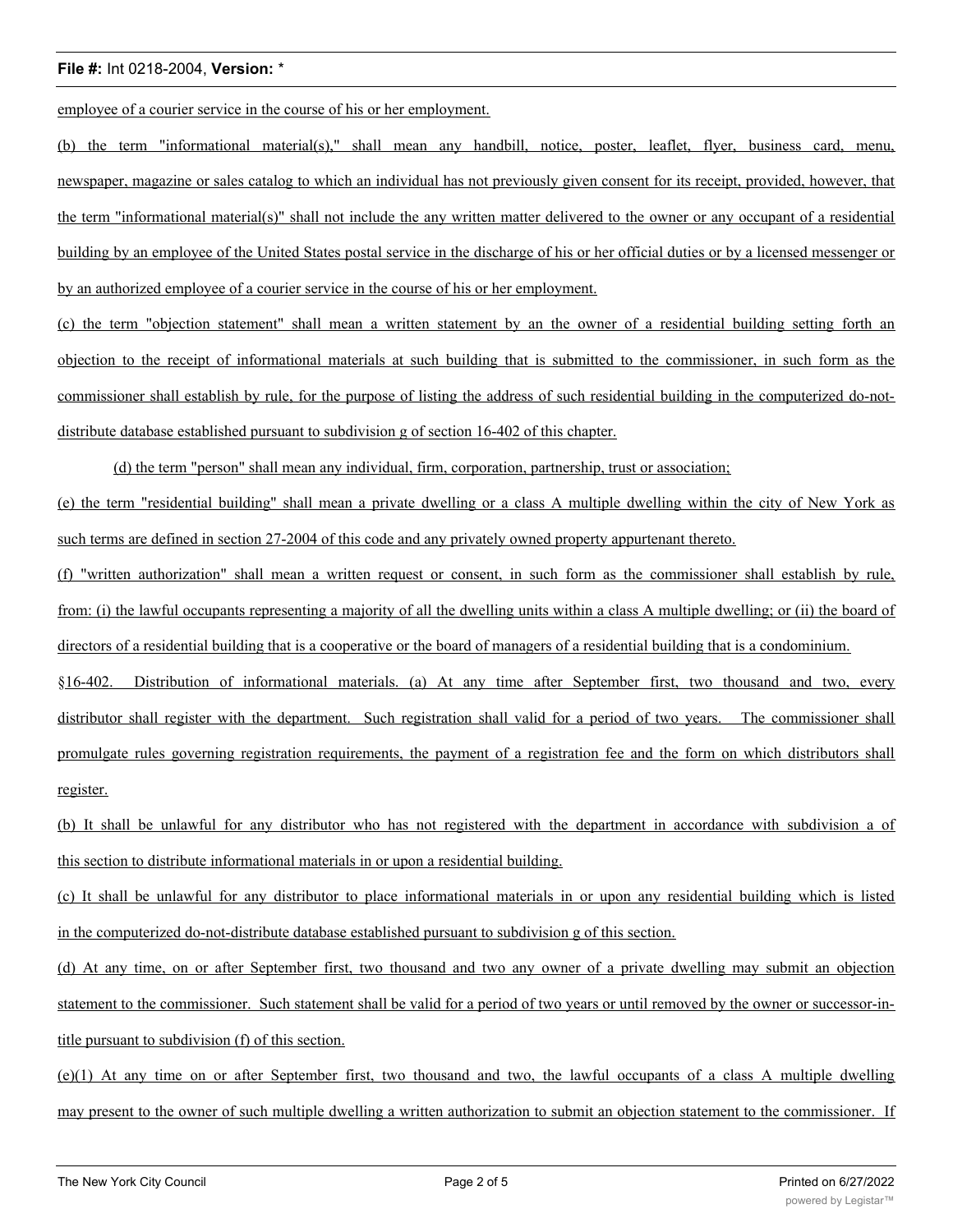such written authorization is provided, the owner shall promptly submit such objection statement to the commissioner.

(2) At any time on or after September first, two thousand and two, the owner of a class A multiple dwelling who objects to the receipt of informational materials at such multiple dwelling may solicit a written authorization from the occupants of that multiple dwelling to submit an objection statement to the commissioner. If such written authorization is obtained, such owner may submit such an objection statement to the commissioner.

(f) The commissioner shall accept a written statement from any owner of a residential building which is listed in the computerized do-not-distribute database established pursuant to subdivision g of this section to remove such residential building from such database, provided, however, that an owner of a class A multiple dwelling shall be authorized to submit such written statement only upon the written authorization of the lawful occupants of such multiple dwelling.

(g) Computerized Do-Not-Distribute Database. (1) No later than October first, two thousand and two, the department shall establish and thereafter operate and maintain a computerized do-not-distribute database which shall contain a list organized by borough of the addresses of the residential buildings for which an objection statement has been submitted to the commissioner. The commissioner shall accept any objection statement for a residential building submitted in accordance with subdivisions d or e of this section and shall promptly thereafter list such residential building in the computerized do-not-distribute database. The commissioner shall also accept any written statement submitted in accordance with subdivision f of this section to remove the listing of a residential building from the computerized do-not-distribute database and shall promptly thereafter remove the residential building from such database.

(2) The commissioner shall make a list of every residential building contained in the computerized do-not-distribute database available to any distributor registered in accordance with subdivision a of this section at a fee established by the commissioner by rule. The commissioner shall not: (i) charge any owner of a residential building a fee for entering and maintaining such owner's address in such database; or (ii) utilize such database for any purpose other than compliance with the requirements of this section. (h) Every distributor shall place its name, address and telephone number on the informational material or on any bag or other receptacle in which such informational material is contained.

(i) It shall be a violation of this section for any distributor:

(1) to fail to register pursuant to subdivision a of this section;

(2) who is not registered pursuant to subdivision a of this section to place informational material in or upon a residential building;

(3) to place informational material in or upon a residential building listed in the computerized do-not-distribute database established pursuant to subdivision g of this section.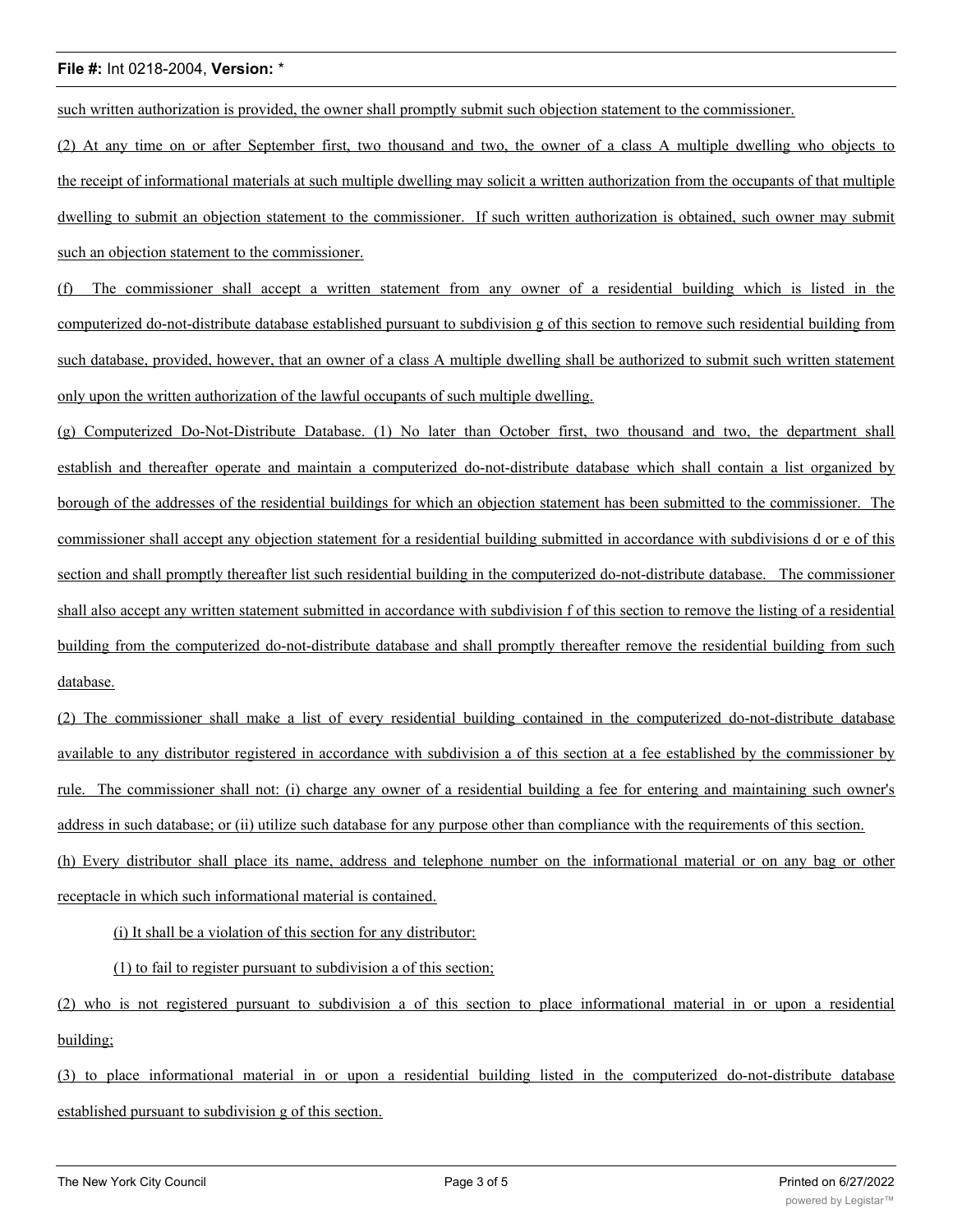(4) to fail to place the distributor's name, address and telephone number on the informational material itself, its bag or its container in accordance with subdivision h of this section.

(j) It shall be violation for any owner of a class A multiple dwelling who receives written authorization to fail to:

(1) promptly submit that an objection statement to the commissioner in accordance with paragraph 1 of subdivision e of this section; or

(2) submit a statement to remove such multiple dwelling in accordance with subdivision f of this section.

(k) Civil penalties. (1) Any distributor who violates subdivisions a or b of this section shall be liable for a civil penalty of not less than five thousand dollars nor more than seventy-five hundred dollars for the first violation, not less than seventy-five hundred dollars nor more than ten thousand dollars for the second violation and not less than ten thousand dollars nor more than fifteen thousand dollars for the third and each subsequent violation.

(2)(i) Any distributor who violates subdivision c of this section shall be liable for a civil penalty of not less than twenty-five hundred dollars nor more than five thousand dollars for the first violation, not less than five thousand dollars nor more than seventyfive hundred dollars for the second violation and not less than seventy-five hundred dollars nor more than ten thousand dollars for the third and each subsequent violation. For the purposes of this paragraph, each delivery of informational material by a distributor in violation of subdivision c of this section shall constitute a separate violation and be subject to a separate civil penalty.

(ii) It shall be an affirmative defense that such distributor examined the computerized do-not-distribute database within thirty days of the date on which a notice of violation was issued for a violation of subdivision c of this section and determined that the residential building in or upon which informational material was distributed was not listed in such database.

(3) There shall be a rebuttable presumption that any distributor whose name, telephone number or other identifying information appears on any informational material distributed in violation of subdivisions b or c of this section by either: (i) distributing such material on his or her own behalf; or (ii) directing, suffering or permitting a servant, agent, employee or other individual under such distributor's control to distribute such material.

(4) Any distributor who violates subdivision h of this section shall be liable for a civil penalty of not less than one hundred dollars and not more than two hundred fifty dollars for the first violation, not less than two hundred fifty nor more than nor more than five hundred dollars for the second violation and not less than one thousand dollars for the third and each subsequent violation. For the purposes of this paragraph, each delivery of informational material by a distributor in violation of subdivision h of this section shall constitute a separate violation and be subject to a separate civil penalty.

(5) Any owner of a class A multiple dwelling who fails to submit a written authorization to the commissioner in accordance with paragraph 1 of subdivision e of this section or a written statement in accordance with subdivision f of this section shall be liable